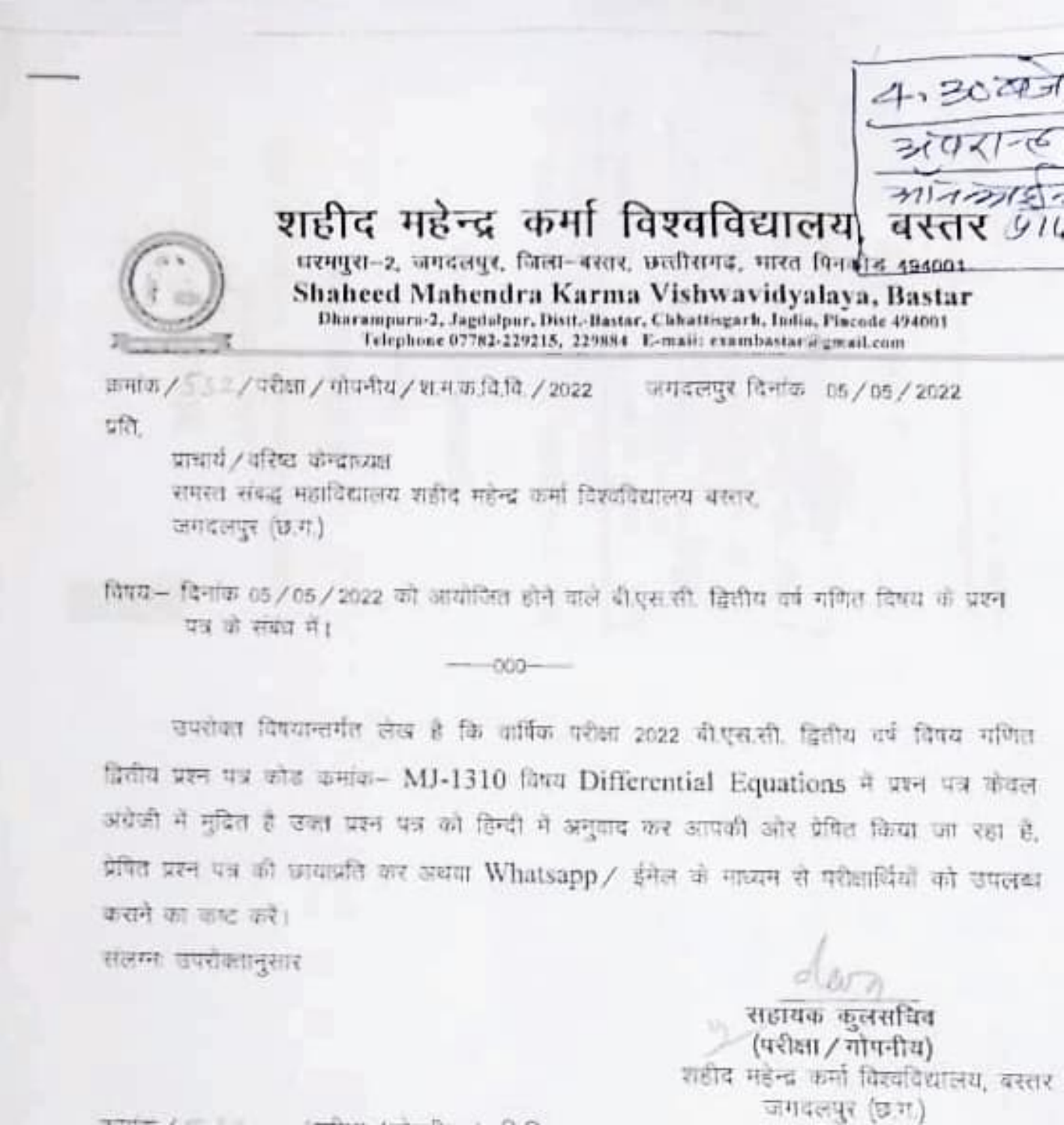

## MJ-1310

# B.Sc. (Part-II)<br>Term End Examination, March-April, 2022

#### MATHEMATICS

Paper - II

### Ditferential Equations

Time: Three Hours] [Maximum Marks: 50 [Minimum Pass Marks: 17

Note : Answer any two parts from each question. All questions carry equal marks.

4)  $\int \frac{d\theta}{dt}$  (circle in series the equation  $xy^2 + y = 0$ .<br>
(b) Prove that  $\theta$  xy" (c)  $\theta$  as  $\theta$  (c)  $\theta$  (c)  $\theta$  (c)  $\theta$  (c)  $\theta$  (c)  $\theta$  (c)  $\theta$  (c)  $\theta$  (c)  $\theta$  (c)  $\theta$  (c)  $\theta$  (c)  $\theta$  (c)  $\theta$  (c)  $\theta$  (c

90 JDB  $\star$  (3) (Turn Over)